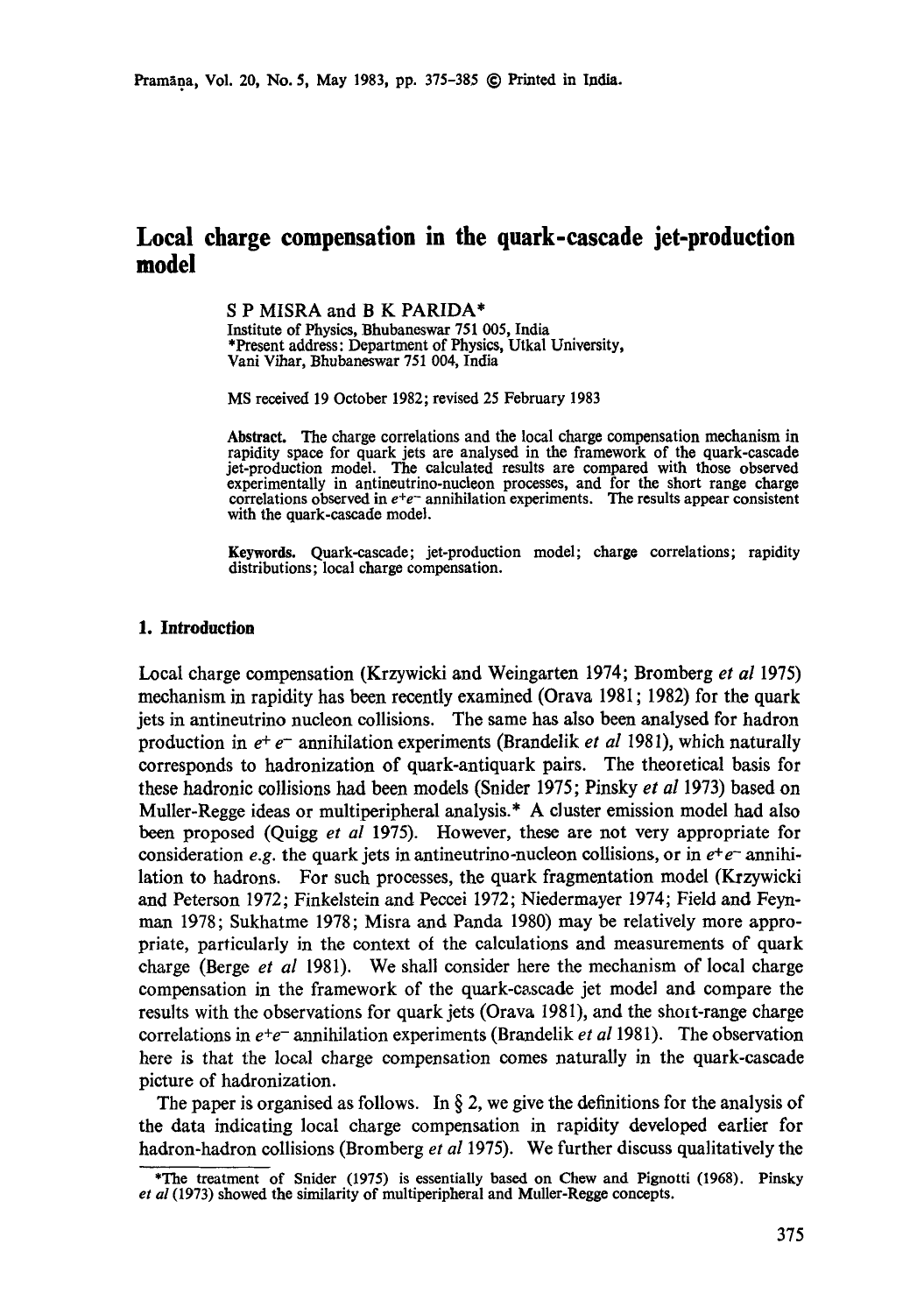quark-cascade model in the above context, and note the gross expected nature of the experimental observations in this model. In  $\S$  3 we re-express the quark-cascade model in terms of rapidity and examine the charge correlations in a quark jet. Section 4 gives the application of the results and a comparison with experiments.

The local charge compensation mechanism as it arises from an extension of the quark-cascade jet-production modelhas been discussed (Misra *et a11980,* 1981, 1982). Another explanation for the observed local charge compensations has been resonance production (Hayot 1975).\* It is also otherwise obvious that such effects will be present. However, more specific conclusions can be drawn when one has an adequately reliable estimate of resonance production as well as the corresponding rapidity distributions, in addition to the effects of the quark-cascade model.

## **2. Local charge compensation**

Local compensation of charge in rapidity has been known for a long time for hadronio collisions (Krzywicki and Weingarten 1974; Bromberg *et al* 1975). The presence of this mechanism is best illustrated with a zone analysis (Bromberg *et al* 1975) where hadrons are frst arranged according to their rapidities in a definite order and the cumulative hadronie charge is determined starting fron one end of the hadronic chain. The region where the cumulative charge is nonzero is defined as a zone and that where it is zero is defined as a gap.\* A zone has two oppositely-charged hadrons at the two end points, and contains an even number of charged particles, and is flanked by gaps. For the quark jets in antineutrino collisions (Orava 1981), the forward zones I are defined as those zones which have only positive rapidity in the centre of mass frame of reference of the hadronic subsystem. When one of the zones is further allowed to contain the zero rapidity region, they are known as forward zones II (Orava 1981, 1982). Obviously, all these zones essentially 'belong' to the quark jet.

The relevance of the zones lies in the fact that they reflect clearly the local charge compensation mechanism (Bromberg *et al* 1975 ;Orava 1981). In the present context we first illustrate this with a trivial version of the quark-cascade jet model. Here, we consider only  $u$  or  $d$  quarks producing pions, such that they take a constant fraction of the momentum of the fragmenting quark. This implies that the pions are produced uniformly in rapidity with a spacing of say  $y_0$ . Further, here we shall have exactly *two* charged particles in each zone Z, such that  $n_z$ , the charged multiplicity of the zone Z, is always *two.* Again, as explained later, the fragmentation of a u-quark will yield a  $\pi^+$  with twice the probability that it will yield a  $\pi^0$ . Thus, for a large number of zones Z,  $\langle \lambda_z \rangle$ , the average length in rapidity of the zones, will be given as  $\langle \lambda_z \rangle = 1.5$  $y_0$ . We may contrast this result with that of the random charge distribution. It has been shown by Bromberg *et al* (1975) that for such random charges of the pions with no local compensation of charge,  $\langle n_z \rangle$  and  $\langle \lambda_z \rangle$  will continue to rise as the number of zones increases. With a simple combinatorial analysis, it can be shown for instance that with a total of ten charged particles in a jet, we have for random charges  $\langle \lambda_z \rangle = 2.6$  y<sub>0</sub> instead of 1.5 y<sub>0</sub> as above. This difference can be easily understood from the fact that  $\pi^+$ ,  $\pi^0$ ,  $\pi^-$  follow a  $\pi^+$  with equal probabilities  $(\frac{1}{3}, \frac{1}{3}, \frac{1}{3})$ 

tHayot (1975) related short-range charge correlations to resonance production.

<sup>\*</sup>We follow the notations of Orava (1981) for the zone analysis of quark jets.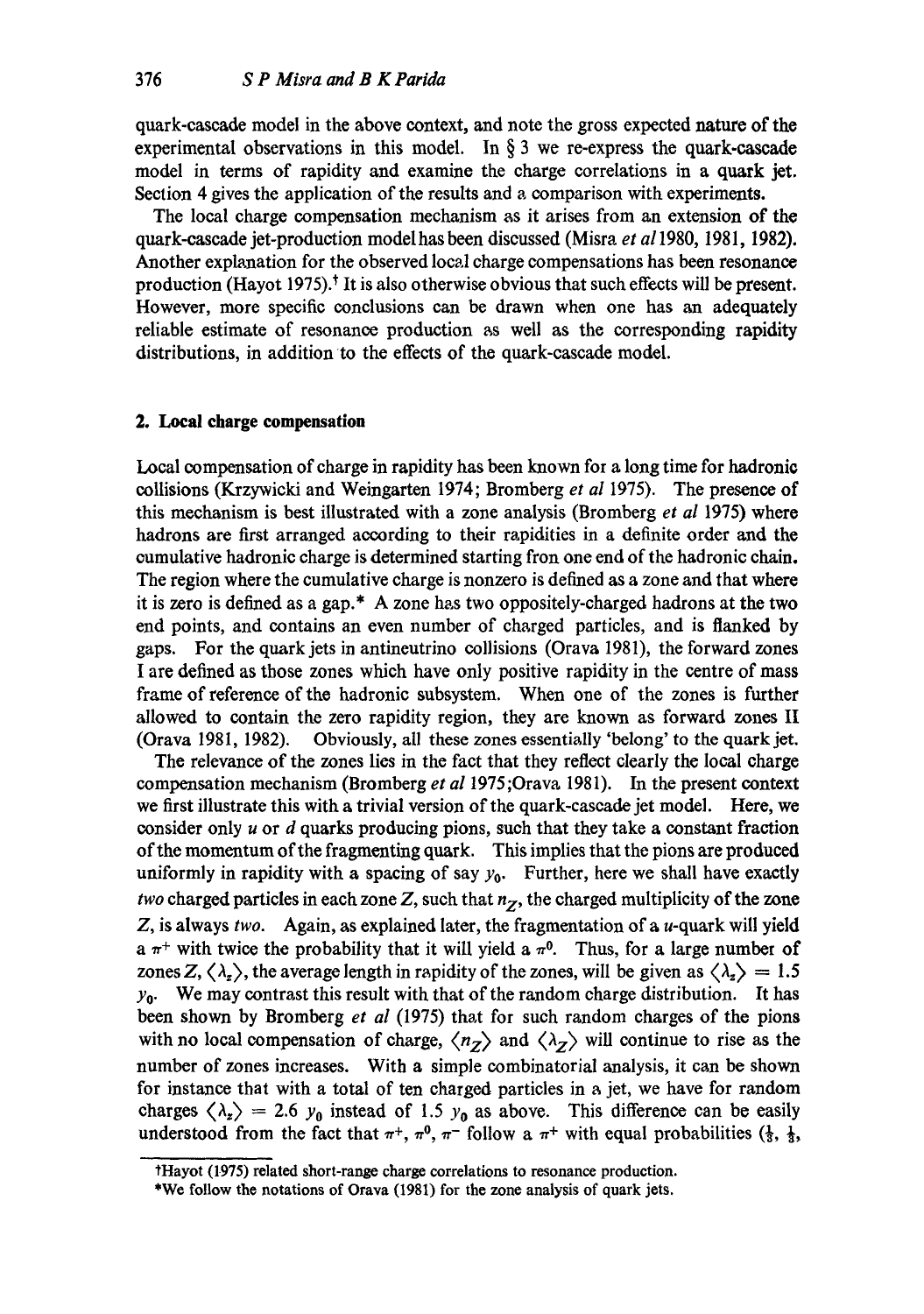$\frac{1}{2}$ ) for the random charges, whereas in the quark-cascade model, the next rank meson (Field and Feynman 1978; Sukhatme 1978) is  $\pi^{+}$ ,  $\pi^{0}$  or  $\pi^{-}$ , with (Misra *et al* 1980, 1981, 1982) probabilities  $(0, \frac{1}{3}, \frac{2}{3})$  respectively. This obviously implies a faster compensation of charge. The probabilities arise since the  $d$ -quark cannot yield a  $\pi^+$  at the primary level, and further, since  $\pi^0$  has half the d-quark content as compared to  $\pi^-$ .

We now compare these results with the experimental observations. It is first noted that for quark jets (Orava 1981)  $\langle n_z \rangle \simeq 2$  to 2.6 depending on the definitions of the forward zones quoted earlier. Further,  $y_0$  as calculated (Field and Feynman 1978; Misra and Panda 1980) and observed is around 0.7, such that we may expect  $\langle \lambda_z \rangle \simeq 1$  which, again, is as observed for quark jets with forward zones II (Orava 1981). These constitute a gross indication that the quark-cascade model may explain the phenomenon of local charge compensation as observed.

The assumption that the meson has a constant fraction of the momentum of the fragmenting quark is really a crude approximation. In fact, with the fragmentation of  $(u, d)$  quarks to pions, the fragmentation function (Field and Feynman 1978; Misra and Panda 1980) will be given as (Misra *et al* 1980, 1981, 1982)

$$
f_{ij}(z) = (\frac{1}{3} + \frac{2}{3} \tau_1)_{ij} f_\pi(z), \tag{1}
$$

where isotopic spin dependence is included. As noted eallier, the production of the appropriate charged pions at any stage has *twice* the probability of the neutral pion being produced. The fragmentation function  $f_{\pi}(z)$  in (1) can have different approximations and is the basic input in the quark-cascade jet-production models. This has been used to obtain the hadronization to many exclusive channels in Misra *et al*  (1980, 1981, 1982). We shall now develop it in the next section to obtain quantitatively the charge compensation which arises from the quark-cascade model. We may note in particular that (Field and Feynman 1978; Sukhatme 1978)  $y_0 \approx \int \ln \{1/(1-z)\} f_\pi(z) dz$  yields the rapidity interval per particle, which can be calculated as 0.7.

As stated earlier the results will be further affected by resonance production as well as by quantum chromodynamie 'fragmentations' (Altarelli and Parisi 1977; Field 1981) which will be in addition to effects considered here. As estimated\* earlier (Misra *et al* 1981), these will be relevant at high energies (W (hadronic)  $\geq 8{\text -}10$ GeV).

## **3. Charge correlations in the quark-cascade model**

We shall now consider charge correlations in rapidity for quark jets in the quarkcascade jet-production model. We shall illustrate the model with equation (1), with only  $u$  and  $d$  quarks, and with production of pions only. This always forms the

<sup>\*</sup>It has been seen in Misra *et al* (1982) from an analysis of multiplicity structures, that **the**  quark-cascade model is reasonable at moderate energies (2 GeV  $\leq W \leq 8$ -10 GeV), but as the energy increases, it needs *to* be supplemented by quantum ehromodvnamic effects. See also. Field (1981).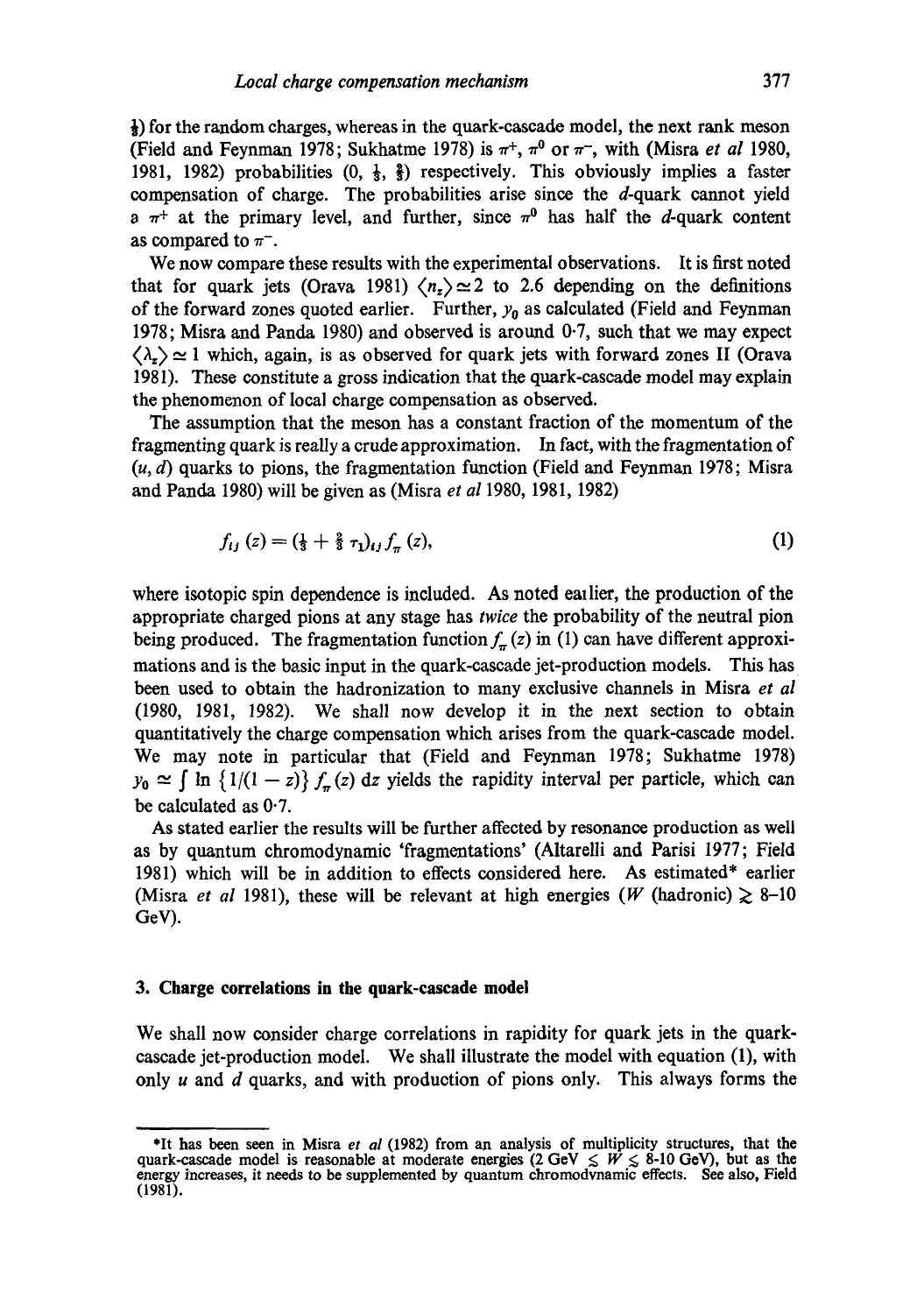dominant mode for fragmentation. Clearly,  $f_{\pi}(z)$  in (1) is normalised to unity. At high energies, for a meson in the quark jet we have rapidity

$$
\eta = \frac{1}{2} \ln \left[ (E + p_{\parallel})/(E - p_{\parallel}) \right] \simeq \ln (2 p_{\parallel}/m_1).
$$

Let us now consider two successive fragmentations of a quark **q** of initial momentum P. Then, the momenta of the corresponding mesons are respectively given as P z<sub>1</sub>, and P (1-z<sub>1</sub>) z<sub>2</sub> with a differential probability  $f_{\pi}(z_1) dz_1$ ,  $f_{\pi}(z_2) dz_2$ , and their respective rapidities are  $\eta_1 = \ln (2 P z_1 / m_1)$  and  $\eta_2 = \ln [2 P (1 - z_1) z_2 / m_1].$ This yields that, between two mesons of consecutive ranks, the algebraic rapidity interval  $\eta = \eta_1 - \eta_2$  will occur with a probability g  $(\eta)$  d $\eta$ , where

$$
g(\eta) = \int f_{\pi}(z_1) dz_1 f_{\pi} \left[ \{ z_1/(1-z_1) \} e^{-\eta} \right] \{ z_1/(1-z_1) \} e^{-\eta}.
$$
 (2)

In (2), we explicitly take  $f_{\pi}(z) = 0$  for  $z < 0$  and for  $z > 1$ , these conditions will automatically define the appropriate ranges for the integration variables. Clearly,  $\eta$ may be either positive or negative. If  $\eta$  is positive the order in rapidity is the same as the order of fragmentation, and when  $\eta$  is negative, the order in rapidity will get reversed with respect to the fragmentation order. We note that it is the order in rapidity which is observed, and, the order in fragmentation which is responsible for the local charge compensation. We call  $g(\eta)$  as the 'primordial' distribution function in rapidity for successive mesons in the fragmentation order. Obviously,  $\int_{-\infty}^{\infty} g(\eta) d\eta$  is

**0**  the probability that the rapidity order is the same as the fragmentation order and, **0 1**   $\int g(\eta) d\eta$  is the probability that these orders are reversed. Clearly, from  $\int f_{\pi}(z) dz$  $\bar{\alpha}$  **c**  $\bar{\alpha}$  **c**  $\alpha$  **c**  $\alpha$  **c**  $\alpha$  **c**  $\alpha$  **c**  $\alpha$  **c**  $\alpha$  **c**  $\alpha$  **c**  $\alpha$  **c**  $\alpha$  **c**  $\alpha$  **c**  $\alpha$  **c**  $\alpha$  **c**  $\alpha$  **c**  $\alpha$  **c**  $\alpha$  **c**  $\alpha$  **c**  $\alpha$  **c**  $\alpha$  **c**  $\alpha$  **c**  $\alpha$  **c**  $\alpha$  **c**  $\alpha$  **c** some of the results of  $\S 2$  corresponds to the fact that  $\int g(\eta) d\eta$  is relatively small.  $-\infty$ 

For the definition of zones, we need only consider the charged pions,  $\pi^{0}$ 's being irrelevant. As far as the fragmentation order is concerned, the charged particle following a  $\pi^+$  is always a  $\pi^-$ . Let the algebraic rapidity interval between a  $\pi^+$  and the next  $\pi^-$  in this order be  $\eta$ . Then, the following situations may be obtained:  $\pi^$ may just follow the  $\pi^+$  or, there may be  $k \pi^0$ 's inbetween, with  $k \geq 1$ . In general, let us have a  $\pi$ <sup>+</sup> followed by k  $\pi$ <sup>0</sup>'s and then by a  $\pi$ <sup>-</sup>. This corresponds to the fact that the d-quark following the  $\pi^+$  fragments k times yielding each time a  $\pi^0$ , and then fragmenting to a  $\pi^-$ . From equation (1) the probability for the yield of  $\pi^0$  has a factor of  $(\frac{1}{3})$  and, that of  $\pi^-$ , a factor of  $(\frac{2}{3})$ . Hence, with  $\eta_1, \eta_2, ..., \eta_{k+1}$  ( $k \geqslant 0$ ) being the respective algebraic rapidity intervals between the successive mesons in the fragmentation order, the above process has the differential probability given by

$$
(\frac{1}{3})^{k} (\frac{2}{3}) g (\eta_1) d \eta_1 g (\eta_2) d \eta_2, ..., g (\eta_{k+1}) d \eta_{k+1}.
$$
 (3)

Further, the total algebraic rapidity interval between the  $\pi^+$  and the  $\pi^-$  above is given as  $\eta = \eta_1 + \eta_2 + \ldots + \eta_{k+1}$ . Thus, adding all the above types of contributions we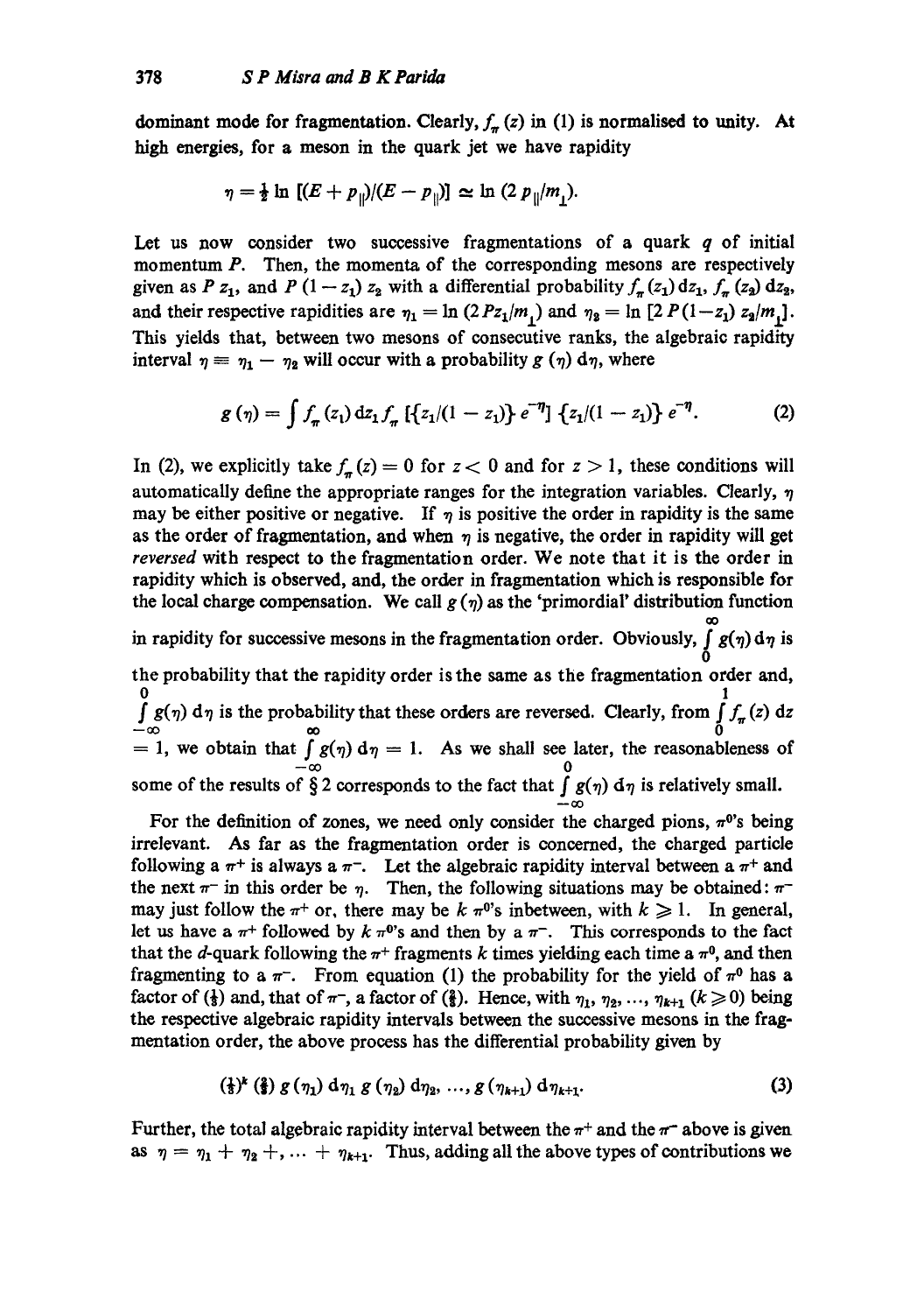obtain the corresponding distribution function  $G(\eta)$  in rapidity for successive charged pions as

$$
G(\eta) = \sum_{k=0}^{\infty} \left(\frac{2}{3}\right) \left(\frac{1}{3}\right)^k \int g(\eta_1) d\eta_1 g(\eta_2) d\eta_2 \dots g(\eta_{k+1}) d\eta_{k+1}
$$
  
 
$$
\times \delta(\eta - \eta_1 - \eta_2 \dots \eta_{k+1}). \tag{4}
$$

 $^\infty$ We obviously have  $\int G(\eta) d\eta = 1$ , as expected. If

$$
\tilde{g}(\lambda) = \int_{-\infty}^{\infty} g(\eta) \exp(-i\eta\lambda) d\eta,
$$
 (5)

then we obtain

$$
\widetilde{G}(\lambda) = \frac{\left(\frac{2}{3}\right)\widetilde{\mathcal{S}}(\lambda)}{1 - \left(\frac{1}{3}\right)\widetilde{\mathcal{S}}(\lambda)},\tag{6}
$$

such that the series (4) gives

$$
G(\eta) = \frac{1}{2\pi} \int_{-\infty}^{\infty} \frac{2\,\tilde{g}(\lambda)}{3-\tilde{g}(\lambda)} \exp(i\eta\lambda) \,d\lambda. \tag{7}
$$

We may be able to solve (7) with contour integration techniques by considering the equation  $\tilde{g}(\lambda) = 3$  in some simple cases. For the general case, however, (4) is much more useful, particularly since the factors  $(\frac{1}{3})^k$  ensure rapid convergence. Obviously, this rapidity interval distribution function  $G(\eta)$  for the charged pions will be relevant to us for a zone analysis.  $\eta$  here may be both positive and negative, whereas for the zone analysis, we need to convert the above information to the observed order in rapidity. We shall do this and consider some applications to quark jets (Orava 1981) as well as the quark-antiquark jets in  $e^+e^-$  annihilations (Brandelik *et al* 1981).

#### **4. Applications**

We note that the present rapidity analysis of charge correlations is based on the 'primordial' fragmentation function  $f_{\pi}(z)$ . We illustrate the results of the present model by taking  $f_n(z) = (d\sigma/dz) / \sigma_t$ , as defined earlier (Misra and Panda 1980; Misra *et al* I980, 1981, 1982; Biswal and Misra 1981). In the context of the present paper this function is merely a phenomenological input, and is plotted in figure 1. The two corresponding primordial distribution functions in rapidity,  $g(\eta)$  and  $G(\eta)$ are next calculated according to  $(2)$  and  $(4)$  and plotted in figures  $2(a)$  and  $2(b)$  respec-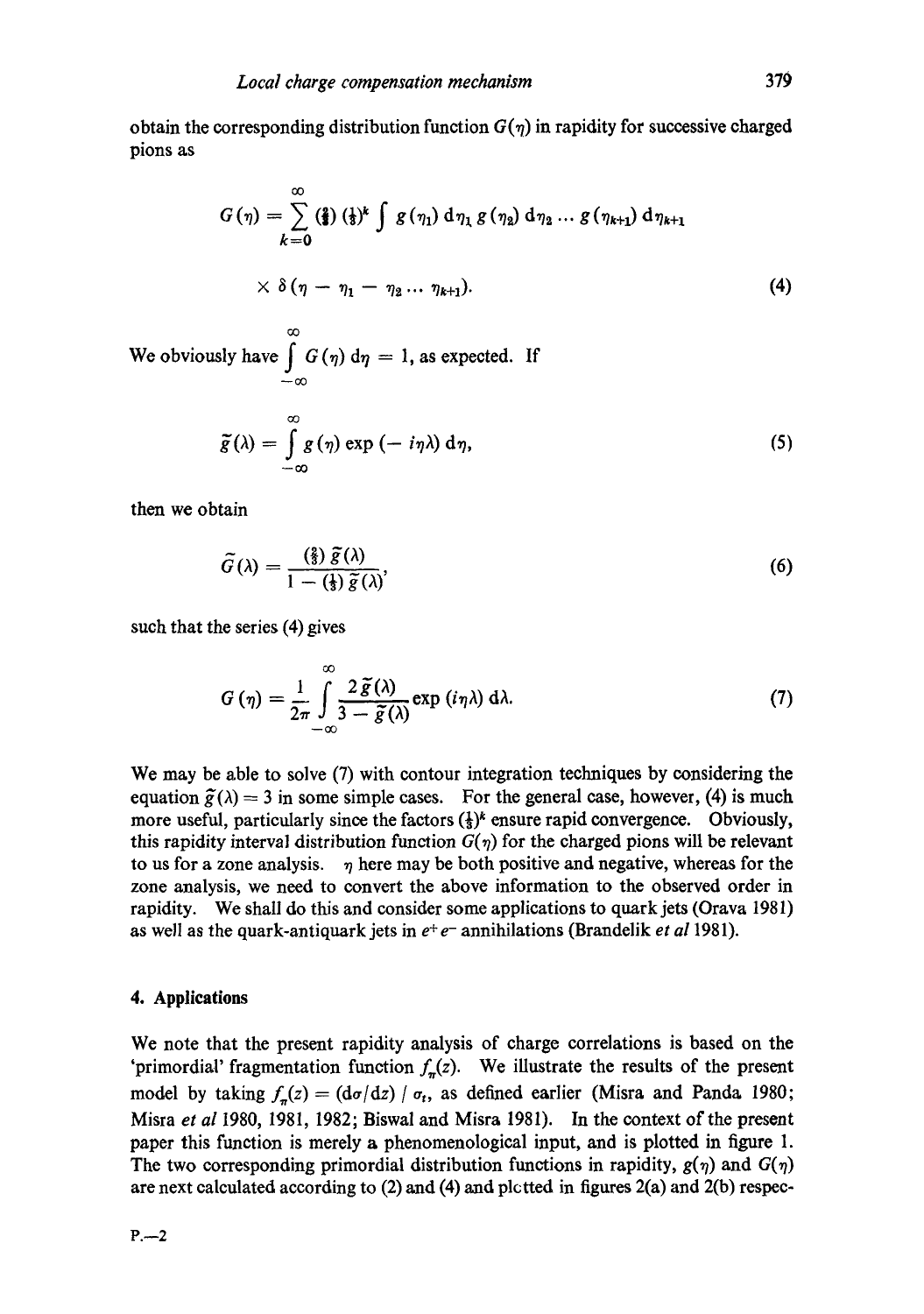

Figure 1. The primordial quark fragmentation function  $f_{\pi}(z)$  plotted as a function of z according to Misra and Panda **(1980).** 



Figure 2. (a) The "primordial" rapidity distribution function as in equation (2) plotted *vs* the rapidity interval  $\eta$ . (b) The distribution function  $G(\eta)$  for charged pions according to equation (4) is plotted as a function of  $\eta$ .

tively. One may see in particular the finite probability for a reversal of fragmentation oO order and the order in rapidity. In fact, for charged pions  $p_1 \equiv \int G(\eta) d\eta = 0.845$  $\mathbf{0}$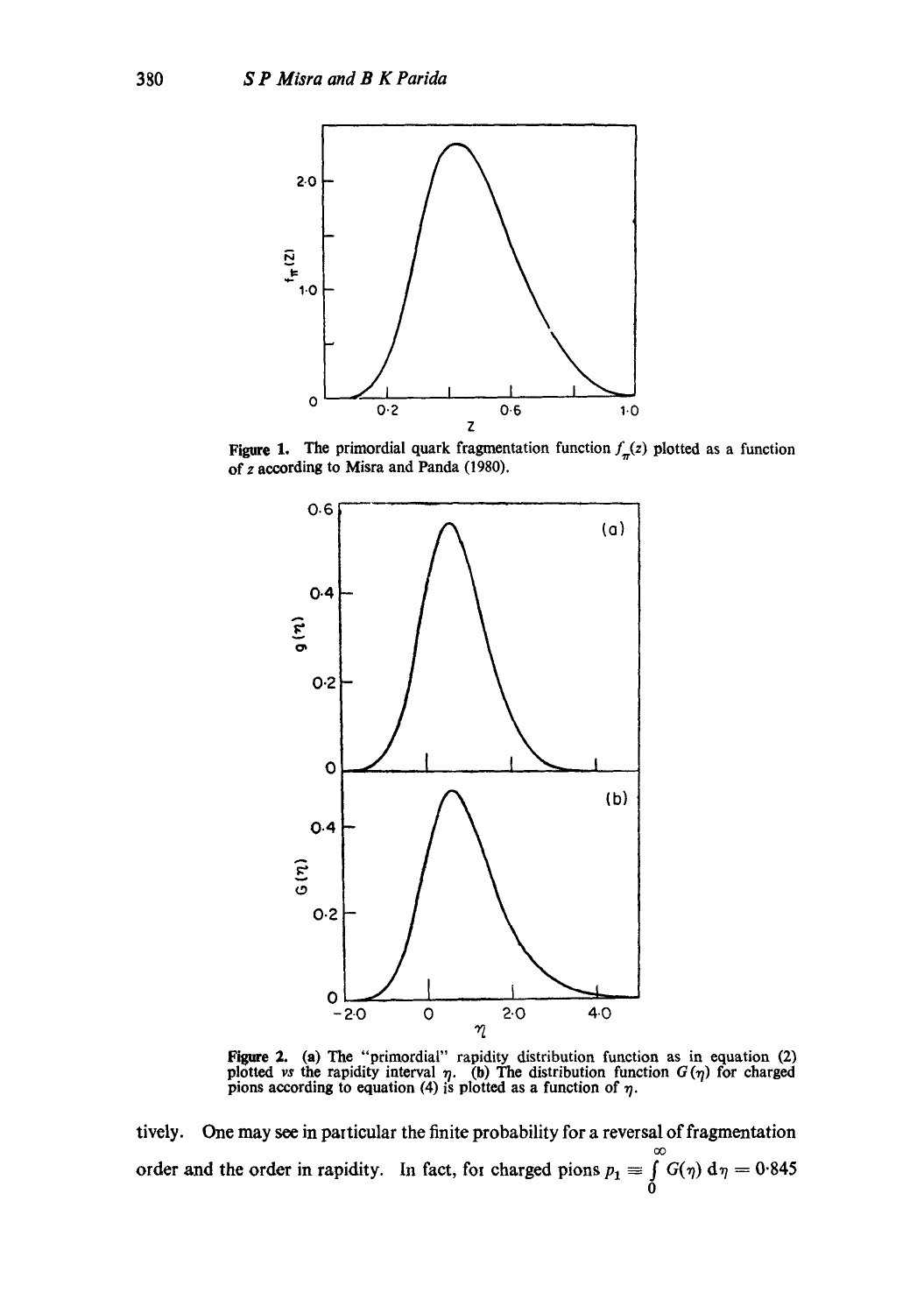gives the probability for the order of fragmentation and the order in rapidity to be the **0**  same, whereas  $p_2 \equiv \int G(\eta) d\eta = 1 - p_1 = 0.155$  gives the probability for a reversal  $-\infty$ of these orders.

We now analyse the zone length for quark jets (Orava 1981). For this purpose we discuss various possible order reversals in figure 3. Arrowhead indicates fragmentation order, and left to right, the order in rapidity. In figure 3(a), we consider the zone-gap-zone structure in rapidity with no order reversal. Here, and for the subsequent diagrams of figure 3, we note that we are discussing a situation where there is a negative charge at  $A$  and a positive charge at  $D$  against a constant background. The situation thus corresponds to the quark jet from one end. We note that the probability for figure 3(a) to occur is  $p_1^3$ . Also, here  $n_z=2$ . Figure 3(b) has one order reversal and hence has a probability  $p_1^2 p_2$ . It has however a zone charge  $n_Z = 4$ . Figures 3(c) and 3(d) also have one order reversal, and thus occur with probabilities  $p_1^2 p_2$  but have zone charges  $n_z = 2$ . We have similarly illustrated various other possible order reversals in figures 3(e-h), where the respective probabilities and the zone charges have been explicitly noted. With  $p_1 = 0.845$  and  $p_2 = 0.155$  as above, we next calculate  $\langle n_z \rangle$  with the respective probabilities. This yields that  $\langle n_z \rangle = 2.22$ , which may be compared with the experimental values (Orava 1981) of  $2 - 2.2$  for forward zones I. We may note, in particular, that the probabilities for  $n_Z = 2$ 



Figure 3. A few illustrative patterns of order reversal for fragmentations are shown. Arrowhead indicates fragmentation order and left to right indicates order in rapidity. The probabilities associated with the patterns (a)-(h) are respectively  $p_1^3$ ,  $p_1^3 p_2$ ,  $p_1^3 p_2$ ,  $p_1^3 p_3$ ,  $p_1 p_3^2$ , and  $p_2^3$ . The respective zone charges  $n_z$  are 2, 4, 2, 2, 2, 2, 2, and 2.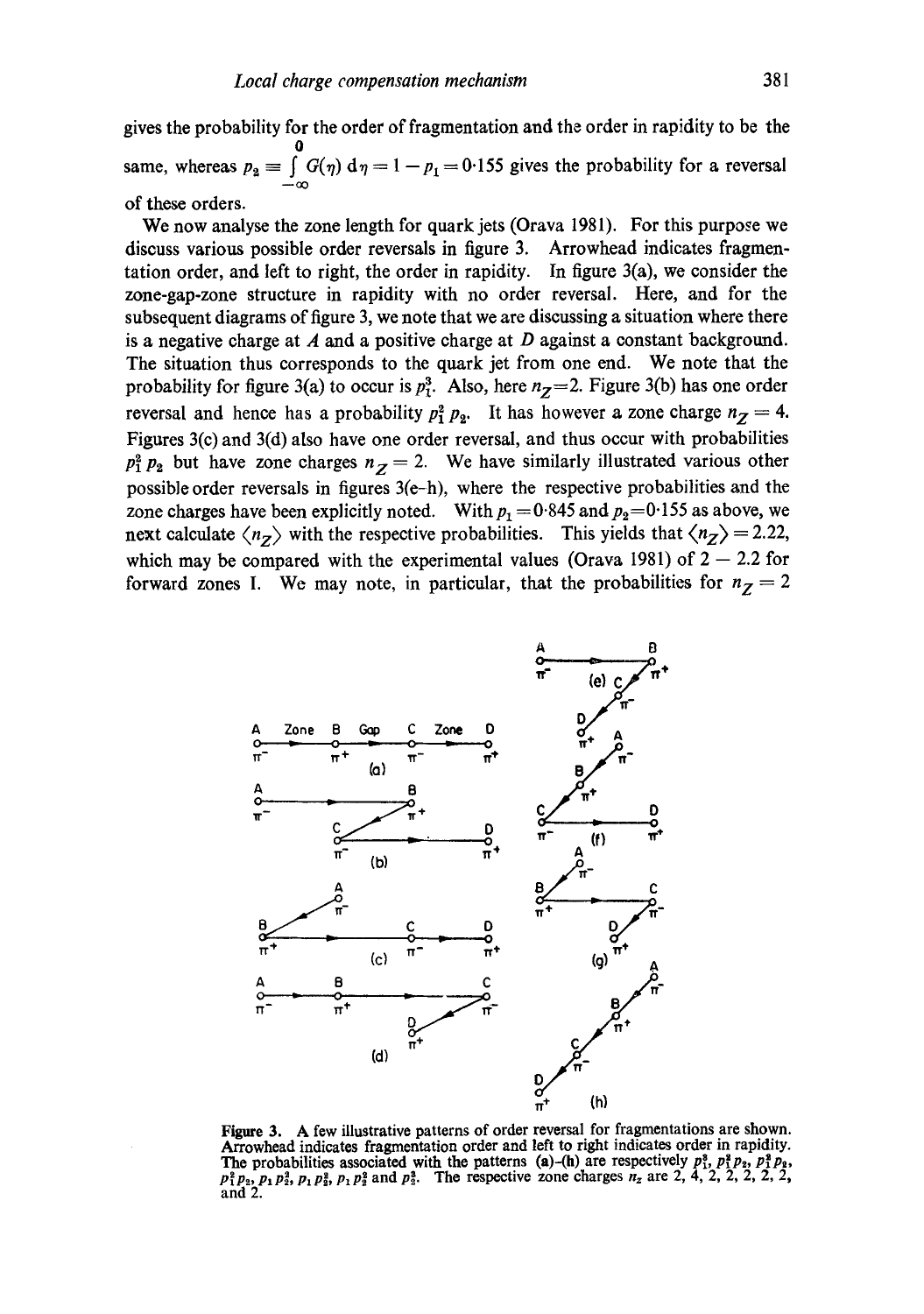and  $n<sub>Z</sub> = 4$  respectively become 0.889 and 0.111. We now calculate the average rapidity extension of the zones of charge  $n<sub>z</sub>=2$ , which are abundant and are relatively simple. We note that figures  $3(a, e, f)$  show the similar type of zone-gap-zone structure  $(\pi^-\pi^+\pi^-\pi^+)$  and hence cannot be distinguished from one another experimentally. Similar is the case with figures  $3(g,h)$  which correspond to the common zone-gap-zone structure  $(\pi^+\pi^-\pi^+\pi^-)$ . Taking this indistinguishability into account we get  $\langle \lambda_z \rangle$ 0.67 units of rapidity whereas the experimental value (Orava 1981) is  $0.57 \pm 0.01$ units of rapidity for forward zones I. The discrepancy can probably be accounted for by resonance production and decay which, however, is not well studied in rapidity space. However, the above analysis considers only a sequence of four charged particles, whereas we can have a larger number of charged particles as the energy increases. This ambiguity is present, but it does not have sizable effect since for a sequence of larger number ( $\geqslant$  6) of charged particles, the correlation in rapidity is likely to be small. For the present quark jets, the probability of their *production* is even small. It is obvious that as the energy increases, Monte-Carlo simulation will be needed to retain some details regarding the effects of correlations among a larger number of charged particles. We plot the average number of zones  $\langle N_z \rangle$  *vs* the average charged multiplicity  $\langle n_{ch} \rangle$  in figure 4 against the experimental points (Orava 1981) which further illustrates a reasonable agreement with the results for forward zones I. We note that, by definition, forward zones II include an overlap (Orava 1981, 1982) of the quark jet with the diquark jet in the case of antineutrinonucleon processes. Thus, for example, the pion arising from the recombination of the residual quark-antiquark pair (antiquark coming from the diquark side) in the quark-cascade picture has to be taken into account for forward zones II. Qualitatively, this appears to lead to a larger  $\langle \lambda_z \rangle$  as expected. However, at high energies the effects of such an overlap will become insignificant, and the corresponding zone structure of the quark jet will be effectively the same as forward zones I. Thus, it appears that the observed local charge compensation for pions in quark jets can be a consequence of the quark-cascade jet-production model.\*

We next proceed to show that the same quark-cascade mechanism can also explain the observed (Brandelik *et al* 1981) local charge compensation in the central region



Figure 4. Average number of zones  $\langle N_z \rangle$  vs average charged multiplicity  $\langle n_{\text{ch}} \rangle$ plotted against the experimental data of Orava (1981).

<sup>\*</sup>It has been seen in Misra *et al* (1982) from an analysis of multiplicity structures, that **the**  quark-cascade model is reasonable at moderate energies (2 GeV  $\leq W \leq 8-10$  GeV), but as the energy increases, it needs to be supplemented by quantum chromodynamic effects. See also, Field (1981).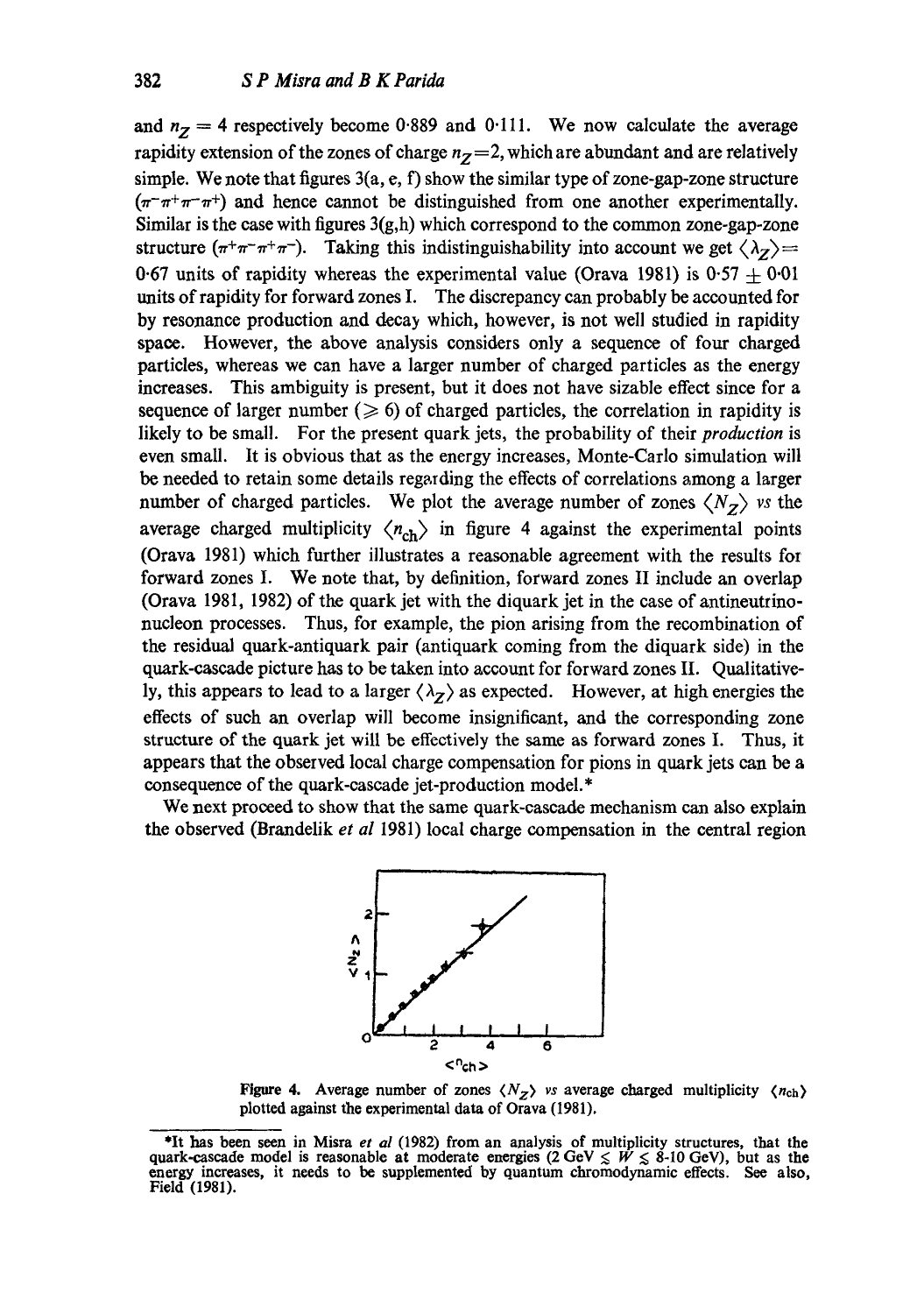in e<sup>+</sup>e<sup>-</sup> annihilation experiments. Brandelik *et al* (1981) have defined a function  $\overline{\phi}_r$  (y, y') which is the probability for the charge of a particle produced at rapidity y' to be compensated at rapidity *y*. They have plotted  $\tilde{\phi}_r$  (*y*, *y'*) vs *y* for various *y'* intervals. Their conclusion is that in  $e^+e^-$  annihilation, both short range as well as long range charge correlations are present and, that for  $y'$  in the central region the correlation is mostly short range. The long-range effects are gradually felt as  $y'$ approaches the end region. These obviously arise from the fact that for  $e^+e^$ annihilations, the quark and the antiquark will be oppositely charged and will be responsible for leading hadrons towards the two end regions in the rapidity plots. Clearly, these will not be directly caused by the cascade mechanism discussed, which is a short range effect. The  $G(\eta)$  of (4) gives the short range algebraic rapidity interval for the next charged particle in fragmentation order. For simplicity we may assume that in the central region, charge is compensated locally by the nearest neighbouts in a symmetric fashion. The expected error due to this assumption will have a probability  $p_2^2 = 0.024$ , *i.e.* will be about 2.5% only. This yields

$$
\tilde{\phi}_{r}(y, y') = \frac{1}{2} [G(\eta) + G(-\eta)], \qquad (8)
$$

where  $\eta \equiv y \sim y'$ . The approximation is reasonable as more than one rapidity reversal will be uncommon as calculated above. We plot  $\phi_r$ , (y, y') from (8) for the two intervals,  $-0.75 \le y' \le 0$  and  $-1.5 \le y' \le -0.75$  in figures 5 (a, b) respectively. The agreement with the experimental results (Brandelik *et al* 1981) may be noted. For



Figure 5. Charge compensation probability  $\phi_r(y, y')$  according to equation (8) plotted vs y for (a)  $-0.75 \le y' \le 0$  and (b)  $-1.5 \le y' \le -0.75$ . The experimental points, denoted by solid circles, are taken from Brandelik *et al* (1981). Also plotted are the results of random charge distributions as open circles (Brandelik *et al*  1981).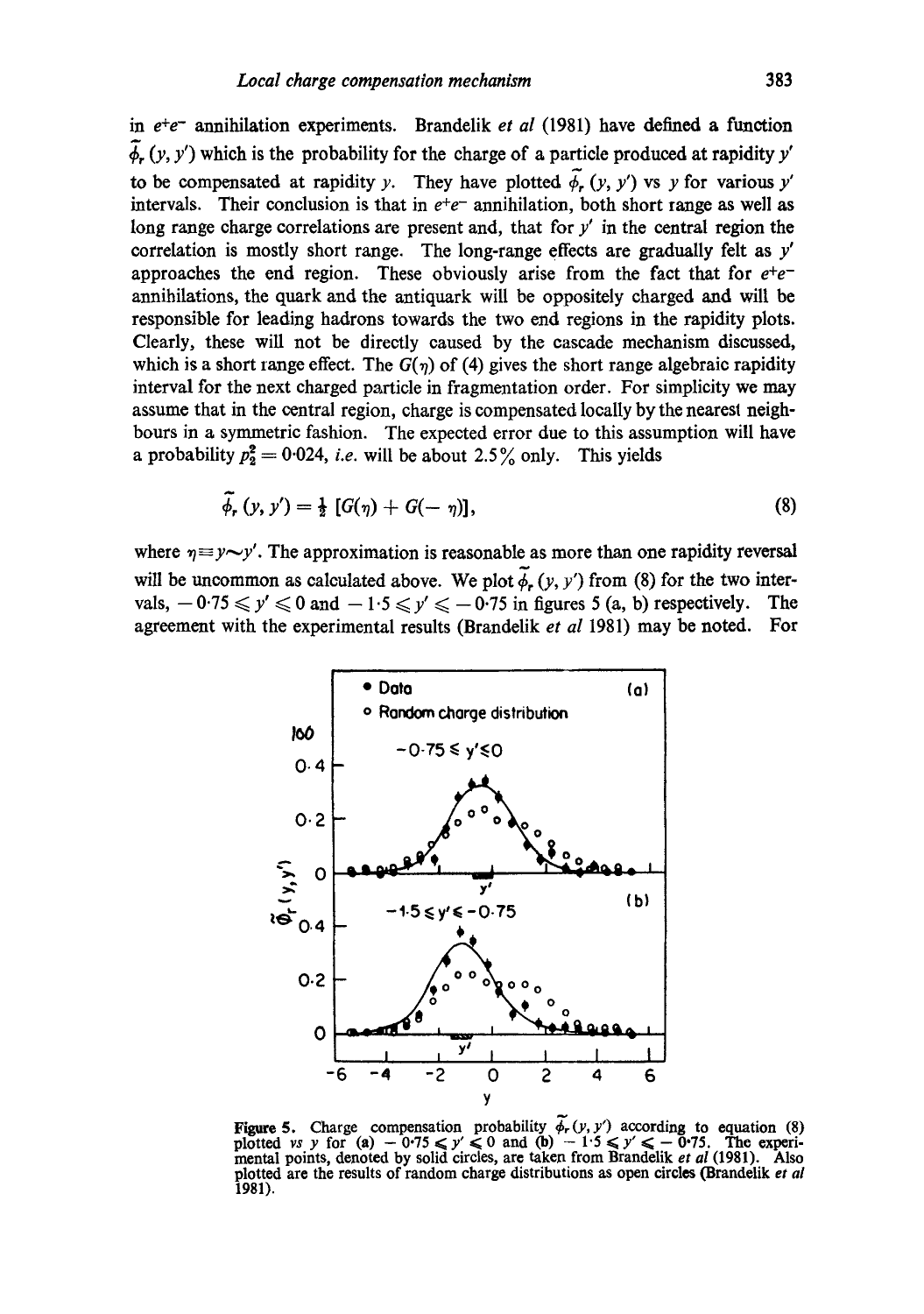other  $y'$  intervals approaching the non-central regions, clearly,  $(8)$  will be inadequate because the present analysis does not include asymmetric effects due to the meson at y' containing an *endquark,* thus giving rise to long range effects. These long range correlations in the fiamework of the quark fragmentation model have been however correctly obtained by Brandelik *et al* (1981) and Ritter (1982) with  $e^+e^- \rightarrow q\bar{q} + q\bar{q}g$ with a Monte-Carlo simulation of the jets. Our purpose here has been to identify the short range correlation function  $G_c(\eta) = \frac{1}{2}[G(\eta) + G(-\eta)]$  without the need for Monte-Carlo calculations.

We have derived the primordial rapidity distribution function from the primordial quark fragmentation function used earlier (Misra and Panda 1980; Misra *et al* 1980, 1981, 1982). The primordial fragmentation function as calculated (Misra and Panda 1980) is given in terms of the wavefunctions of the hadrons. The method thus quantitatively relates the structure of the hadrons explicitly with the generation of hadrons from quarks. It naturally includes an order reversal in rapidity. The calculated function is next used for a zone analysis of the quark jet. Thus, without adjusting the parameters, and, interestingly from the wavefunetion of the pion, the experimental observations of zone analysis get generated. It may be conjectured that the forward zones II (Orava 1981) appear to be temporary low-energy effects which will gradually merge into forward zones I as energy increases. We have applied the same analysis to the quark-antiquark systems for  $e^+e^-$  annihilations in terms of a local charge compensation function  $G_c(\eta)$ , which in fact, explains the short-range charge correlations observed in e+ e- annihilations (Brandelik *et al* 1981).

The charge correlations will be generally caused by (i) resonance production (Hayot 1975), (it) quark-cascade mechanism considered here, and, (iii) the recombination dynamics (Das and Hwa 1977; Hwa 1980a,b), which will take place after quantum chromodynamic 'fragmentations' (Altarelli and Parisi 1977) become dominant. We have separated here the effect due to (ii) only. Clearly what we have discussed will be inadequate in many kinematic regions, where processes (i) and (iii) are to be supplemented (Misra *et al* 1982). We have considered it useful to separate one effect which can in itself reasonably explain many phenomena of charge correlations in addition to the flow of charge quantum numbers (Berge *et a11981),* and thus should not be ignored when we consider the other effects.

## **Acknowledgement**

One of the authors (SPM) would like to thank Department of Atomic Energy, Government of India, for financial assistance.

#### **References**

Altarelli G and Parisi G 1977 *Nucl. Phys.* B126 298 Berge J Pet *al* 1981 *Nucl. Phys.* B184 13 Biswal K and Misra S P 1981 *Phys. Rev.* D24 106 Brandelik R *et al* 1981 *Phys. Lett.* B100 357 Bromberg C *et al* 1975 *Phys. Rev.* D12 1224 Chew G F and Pignotti A 1968 *Phys. Rev.* 176 2112 Das K P and Hwa R C 1977 *Phys. Lett. 1368* 459